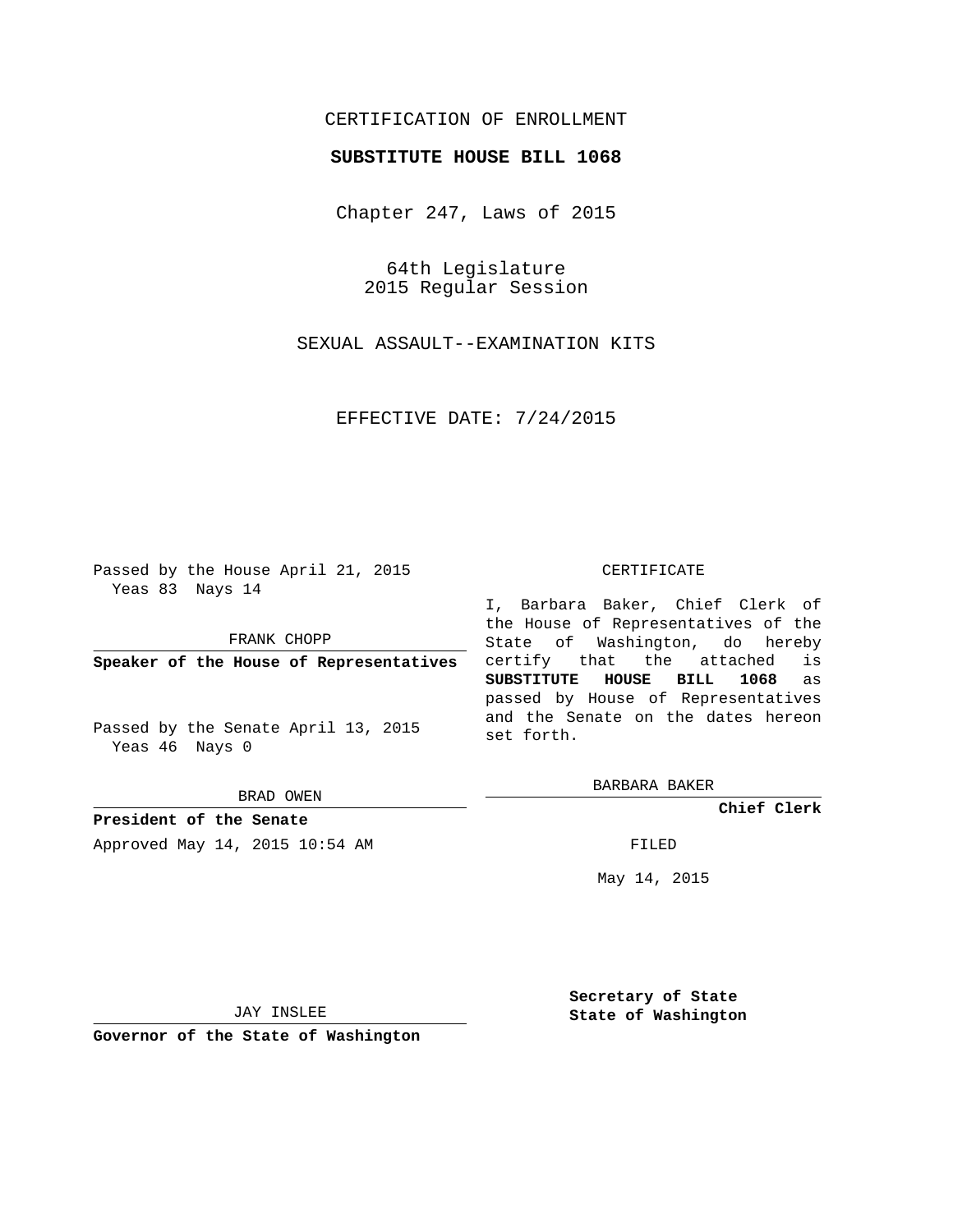### **SUBSTITUTE HOUSE BILL 1068**

AS AMENDED BY THE SENATE

Passed Legislature - 2015 Regular Session

# **State of Washington 64th Legislature 2015 Regular Session**

**By** House Public Safety (originally sponsored by Representatives Orwall, Kagi, Appleton, Gregerson, Reykdal, Carlyle, Stanford, Sawyer, Fitzgibbon, Jinkins, Cody, Hudgins, Senn, Clibborn, Moeller, Riccelli, Moscoso, Farrell, and Fey)

READ FIRST TIME 01/27/15.

1 AN ACT Relating to sexual assault examination kits; adding a new 2 section to chapter 70.125 RCW; creating a new section; and providing 3 an expiration date.

4 BE IT ENACTED BY THE LEGISLATURE OF THE STATE OF WASHINGTON:

5 NEW SECTION. **Sec. 1.** A new section is added to chapter 70.125 6 RCW to read as follows:

 (1) When a law enforcement agency receives a sexual assault examination kit, the law enforcement agency must, within thirty days of its receipt, submit a request for laboratory examination to the Washington state patrol crime laboratory for prioritization for testing by it or another accredited laboratory that holds an outsourcing agreement with the Washington state patrol if:

13 (a) Consent has been given by the victim; or

14 (b) The victim is a person under the age of eighteen who is not 15 emancipated pursuant to chapter 13.64 RCW.

 (2) Subject to available funding, the Washington state patrol crime laboratory must give priority to the laboratory examination of sexual assault examination kits at the request of a local law 19 enforcement agency for:

20 (a) Active investigations and cases with impending court dates;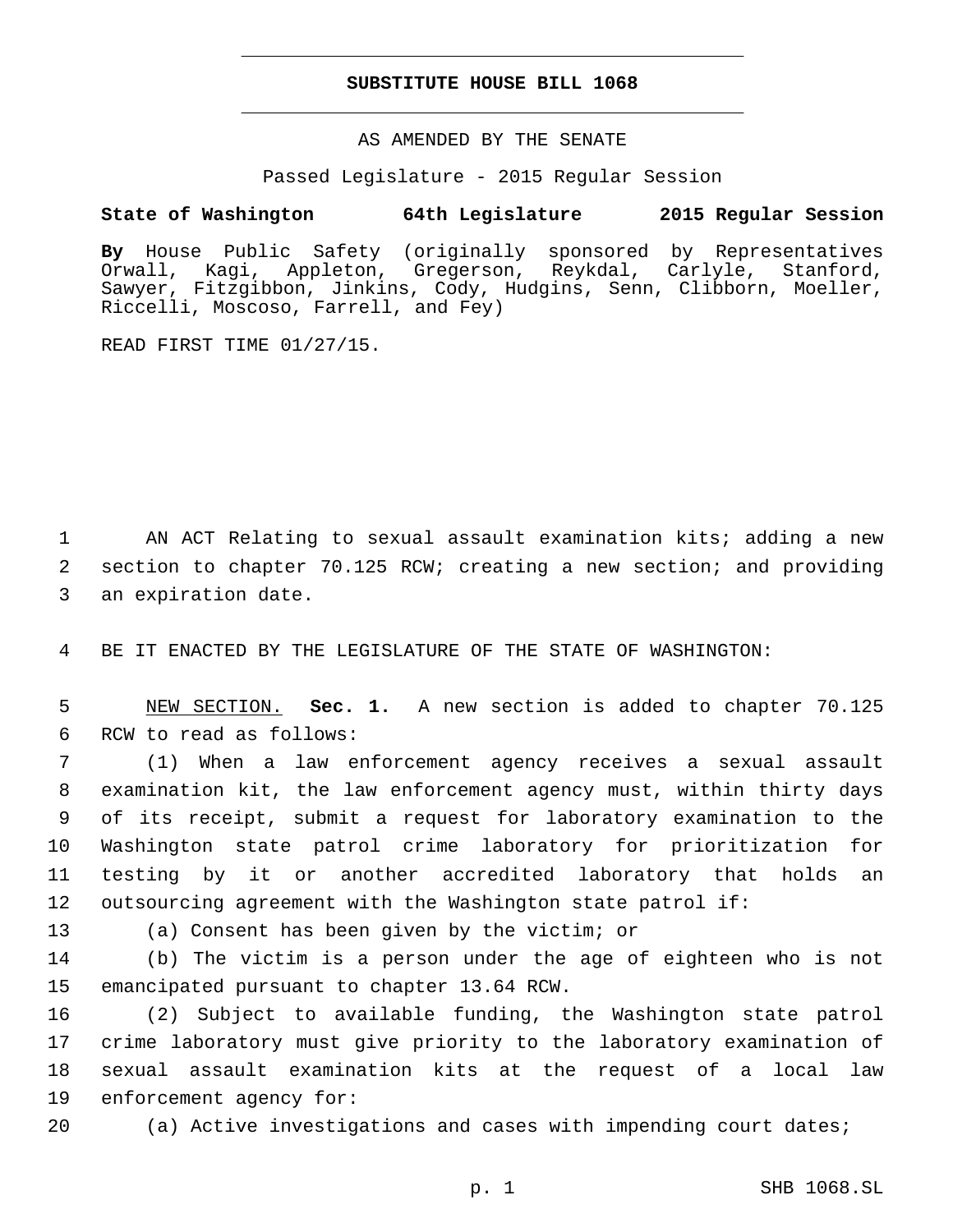(b) Active investigations where public safety is an immediate 2 concern;

 (c) Violent crimes investigations, including active sexual 4 assault investigations;

5 (d) Postconviction cases; and

 (e) Other crimes' investigations and nonactive investigations, such as previously unsubmitted older sexual assault kits or recently collected sexual assault kits that the submitting agency has determined to be lower priority based on their initial investigation.

 (3) The failure of a law enforcement agency to submit a request for laboratory examination within the time prescribed under this section does not constitute grounds in any criminal proceeding for challenging the validity of a DNA evidence association, and any evidence obtained from the sexual assault examination kit may not be 15 excluded by a court on those grounds.

 (4) A person accused or convicted of committing a crime against a victim has no standing to object to any failure to comply with the requirements of this section, and the failure to comply with the requirements of this section is not grounds for setting aside the 20 conviction or sentence.

 (5) Nothing in this section may be construed to create a private right of action or claim on the part of any individual, entity, or agency against any law enforcement agency or any contractor of any 24 law enforcement agency.

 (6) This section applies prospectively only and not retroactively. It only applies to sexual assault examinations performed on or after the effective date of this section.

 (7)(a) Until June 30, 2018, the Washington state patrol shall compile the following information related to the sexual assault 30 examination kits identified in this section:

 (i) The number of requests for laboratory examination made for sexual assault examination kits and the law enforcement agencies that 33 submitted the requests; and

 (ii) The progress made towards testing the sexual assault examination kits, including the status of requests for laboratory 36 examination made by each law enforcement agency.

 (b) The Washington state patrol shall make recommendations for increasing the progress on testing any untested sexual assault 39 examination kits.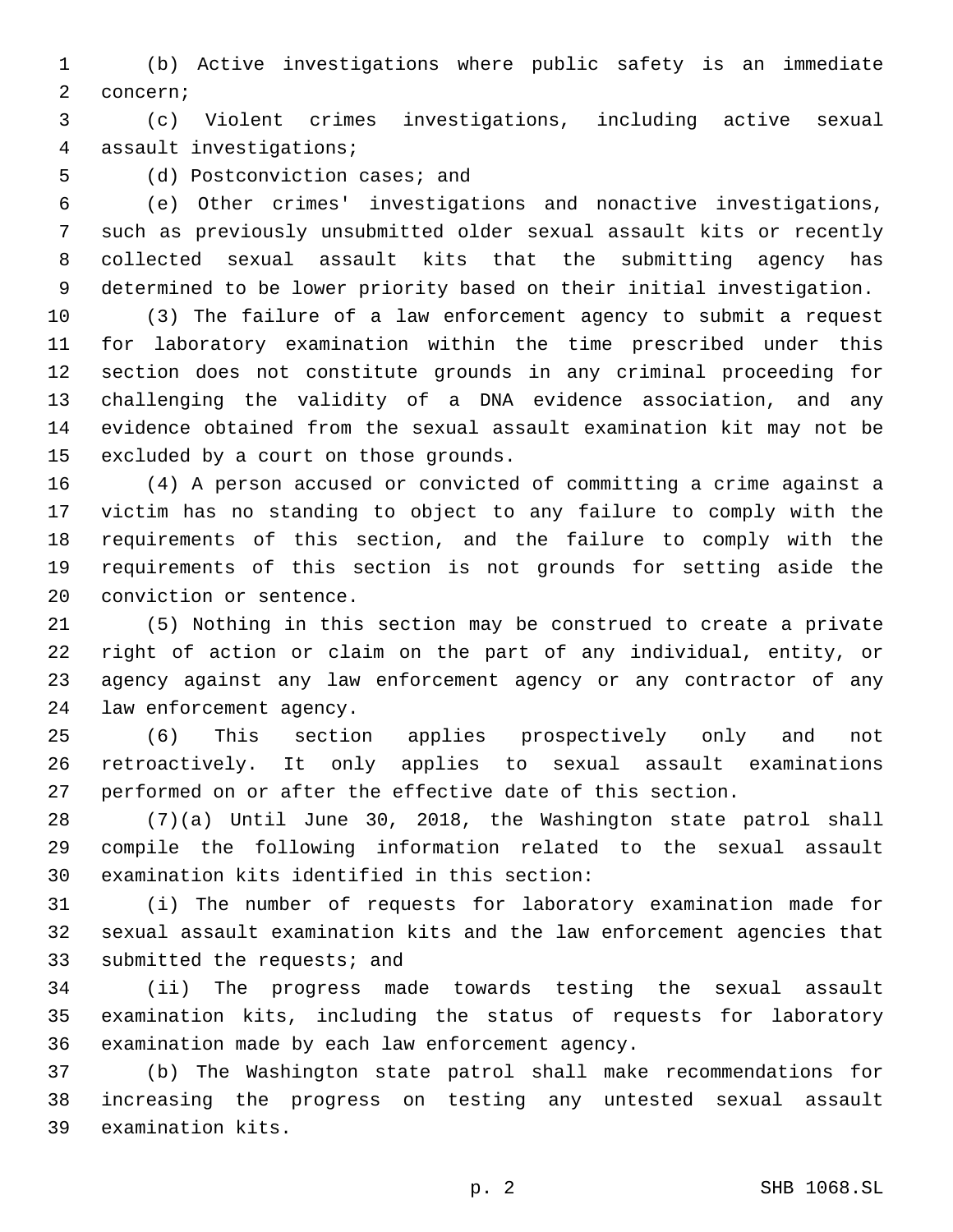(c) Beginning in 2015, the Washington state patrol shall report its findings and recommendations annually to the appropriate committees of the legislature and the governor by December 1st of 4 each year.

 NEW SECTION. **Sec. 2.** (1)(a) A legislative task force is established to review best practice models for managing all aspects of sexual assault examinations and for reducing the number of untested sexual assault examination kits in Washington state that were collected prior to the effective date of this section.

 (i) The caucus leaders from the senate shall appoint one member from each of the two largest caucuses of the senate.

 (ii) The caucus leaders from the house of representatives shall appoint one member from each of the two largest caucuses of the house 14 of representatives.

 (iii) The president of the senate and the speaker of the house of 16 representatives shall jointly appoint:

(A) One member representing each of the following:

18 (I) The Washington state patrol;

(II) The Washington association of sheriffs and police chiefs;

20 (III) The Washington association of prosecuting attorneys;

 (IV) The Washington defender association or the Washington 22 association of criminal defense lawyers;

23 (V) The Washington association of cities;

(VI) The Washington association of county officials;

(VII) The Washington coalition of sexual assault programs;

26 (VIII) The office of crime victims advocacy;

(IX) The Washington state hospital association;

(X) The Washington state forensic investigations council;

 (XI) A public institution of higher education as defined in RCW 30 28B.10.016; and

 (XII) A private higher education institution as defined in RCW 32 28B.07.020; and

(B) Two members representing survivors of sexual assault.

 (b) The task force shall choose two cochairs from among its legislative membership. The legislative membership shall convene the 36 initial meeting of the task force.

(2) The duties of the task force include, but are not limited to:

 (a) Researching and determining the number of untested sexual 39 assault examination kits in Washington state;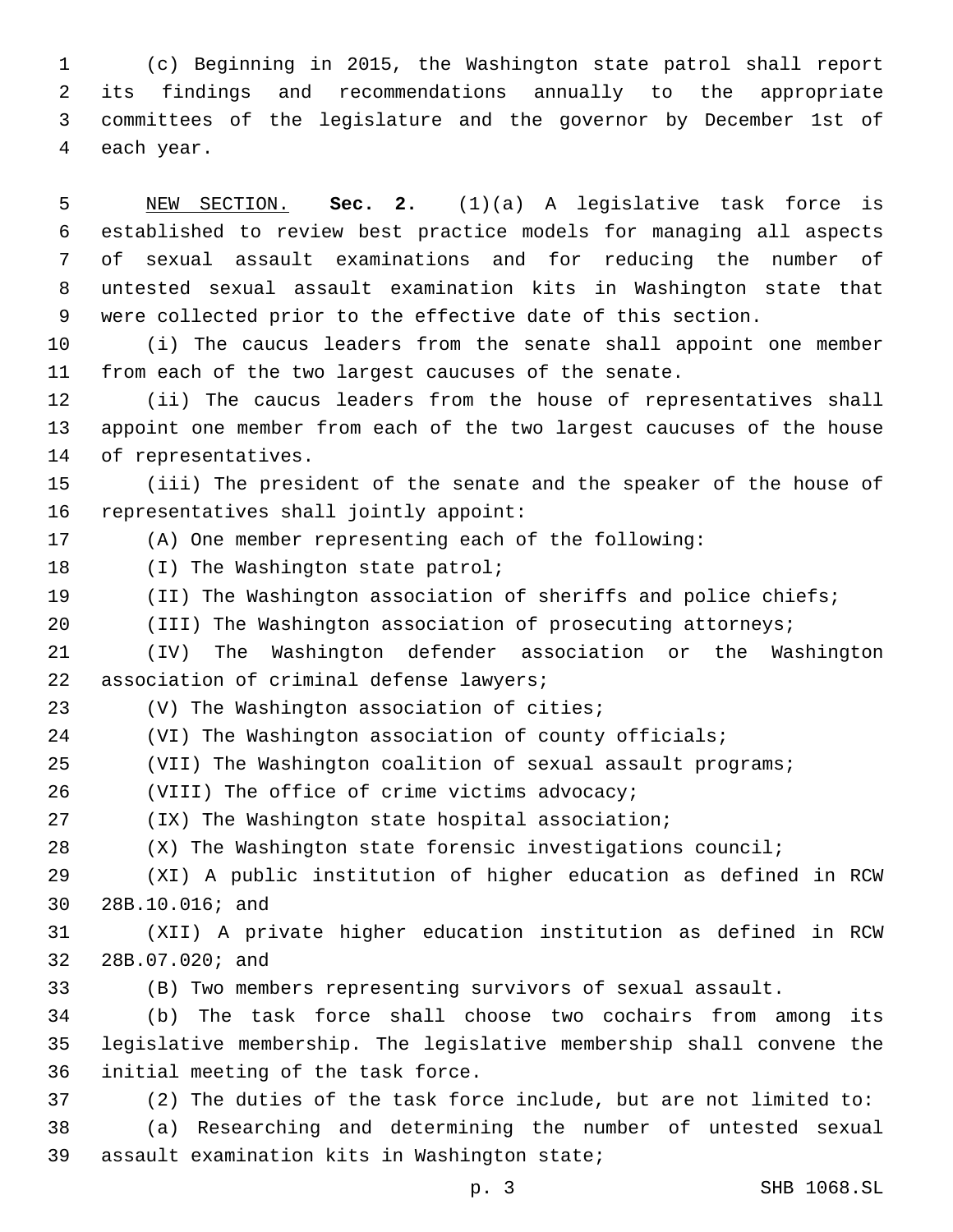(b) Researching the locations where the untested sexual assault 2 examination kits are stored;

 (c) Researching, reviewing, and making recommendations regarding legislative policy options for reducing the number of untested sexual 5 assault examination kits;

 (d) Researching the best practice models both in state and from other states for collaborative responses to victims of sexual assault from the point the sexual assault examination kit is collected to the conclusion of the investigation and providing recommendations regarding any existing gaps in Washington and resources that may be 11 necessary to address those gaps; and

 (e) Researching, identifying, and making recommendations for securing nonstate funding for testing the sexual assault examination kits, and reporting on progress made toward securing such funding.

 (3) Staff support for the task force must be provided by the senate committee services and the house of representatives office of 17 program research.

 (4) Legislative members of the task force must be reimbursed for travel expenses in accordance with RCW 44.04.120. Nonlegislative members, except those representing an employer or organization, are entitled to be reimbursed for travel expenses in accordance with RCW 22 43.03.050 and 43.03.060.

 (5) The expenses of the task force must be paid jointly by the senate and the house of representatives. Task force expenditures are subject to approval by the senate facilities and operations committee and the house of representatives executive rules committee, or their 27 successor committees.

 (6) The first meeting of the task force must occur prior to October 1, 2015. The task force shall submit a preliminary report regarding its initial findings and recommendations to the appropriate committees of the legislature and the governor no later than December 32 1, 2015.

(7) The task force must meet no less than twice annually.

 (8) The task force shall report its findings and recommendations to the appropriate committees of the legislature and the governor by September 30, 2016, and by September 30th of each subsequent year. 37 (9) This section expires June 30, 2018.

> Passed by the House April 21, 2015. Passed by the Senate April 13, 2015. Approved by the Governor May 14, 2015.